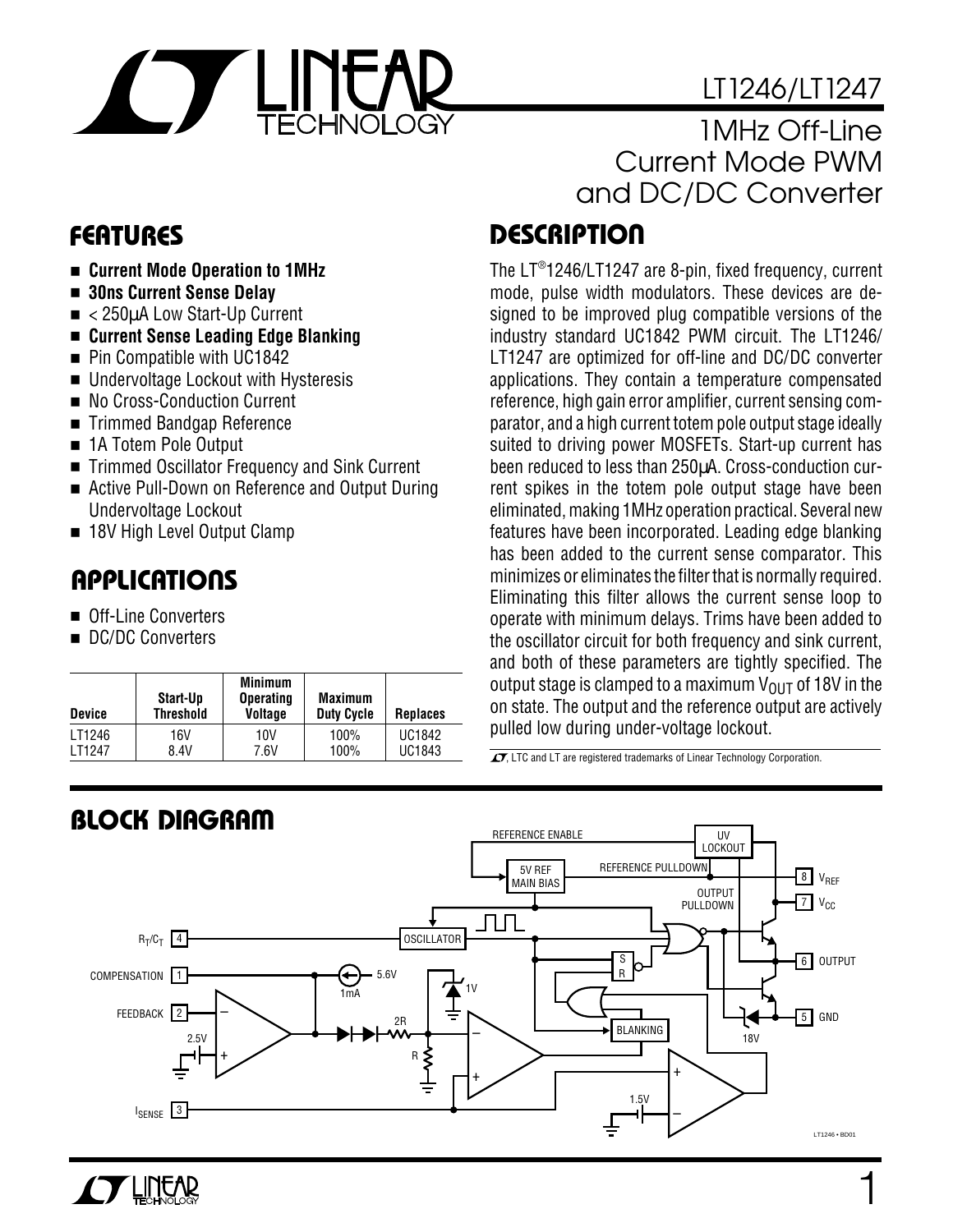| Error Amplifier Output Sink Current 10mA    |  |
|---------------------------------------------|--|
|                                             |  |
| <b>Operating Junction Temperature Range</b> |  |
|                                             |  |
|                                             |  |
| Lead Temperature (Soldering, 10 sec) 300°C  |  |
|                                             |  |

\*The 1A rating for output current is based on transient switching requirements.

## **ABSOLUTE MAXIMUM RATINGS PACKAGE/ORDER INFORMATION**



Consult factory for Industrial and Military grade parts.

# **ELECTRICAL CHARACTERISTICS** (Notes 1, 2)

| <b>PARAMETER</b>                    | <b>CONDITIONS</b>                                                                         |           | <b>MIN</b>     | <b>TYP</b>     | <b>MAX</b>  | <b>UNITS</b>  |
|-------------------------------------|-------------------------------------------------------------------------------------------|-----------|----------------|----------------|-------------|---------------|
| <b>Reference Section</b>            |                                                                                           |           |                |                |             |               |
| Output Voltage                      | $I_0 = 1 \text{mA}, T_1 = 25^{\circ}\text{C}$                                             |           | 4.925          | 5.000          | 5.075       | V             |
| Line Regulation                     | $12V < V_{CC} < 25V$                                                                      | $\bullet$ |                | 3              | 20          | mV            |
| <b>Load Regulation</b>              | $1mA < I_{REF} < 20mA$                                                                    | $\bullet$ |                | $-6$           | $-25$       | mV            |
| <b>Temperature Stability</b>        |                                                                                           |           |                | 0.1            |             | mV/°C         |
| <b>Total Output Variation</b>       | Line, Load, Temperature                                                                   | $\bullet$ | 4.87           |                | 5.13        | $\mathsf{V}$  |
| <b>Output Noise Voltage</b>         | 10Hz < F < 10kHz, $T_{J}$ = 25 $^{\circ}$ C                                               |           |                | 50             |             | $\mu V$       |
| Long-Term Stability                 | $T_A = 125^{\circ}$ C, 1000 Hrs.                                                          |           |                | 5              | 25          | mV            |
| <b>Output Short-Circuit Current</b> |                                                                                           | $\bullet$ | $-30$          | $-90$          | $-180$      | mA            |
| <b>Oscillator Section</b>           |                                                                                           |           |                |                |             |               |
| <b>Initial Accuracy</b>             | $R_T = 10k$ , $C_T = 3.3nF$ , $T_J = 25°C$<br>$R_T = 6.2k$ , $C_T = 500pF$ , $T_J = 25°C$ |           | 47.5<br>465    | 50<br>500      | 52.5<br>535 | kHz<br>kHz    |
| <b>Voltage Stability</b>            | $12V < V_{CC} < 25V$ , T <sub>J</sub> = 25°C                                              |           |                |                | 1           | $\frac{0}{0}$ |
| <b>Temperature Stability</b>        | $T_{MIN}$ < $T_J$ < $T_{MAX}$                                                             |           |                | $-0.05$        |             | $\%$ /°C      |
| Amplitude                           | Pin 4                                                                                     |           |                | 1.7            |             | $\mathsf{V}$  |
| <b>Clock Ramp Reset Current</b>     | $V_{\text{OSC}}$ (Pin 4) = 2V, T <sub>J</sub> = 25°C                                      |           | 7.9            | 8.2            | 8.5         | mA            |
| <b>Error Amplifier Section</b>      |                                                                                           |           |                |                |             |               |
| Feedback Pin Input Voltage          | $V_{PIN 1} = 2.5V$                                                                        | $\bullet$ | 2.42           | 2.50           | 2.58        | V             |
| Input Bias Current                  | $V_{FB} = 2.5V$                                                                           |           |                |                | $-2$        | $\mu$ A       |
| Open-Loop Voltage Gain              | $2 < V_0 < 4V$                                                                            |           | 65             | 90             |             | dB            |
| Unity-Gain Bandwidth                | $T_{\rm J} = 25^{\circ}C$                                                                 |           | 1              | $\overline{2}$ |             | <b>MHz</b>    |
| Power Supply Rejection Ratio        | $12V < V_{CC} < 25V$                                                                      | $\bullet$ | 60             |                |             | dB            |
| <b>Output Sink Current</b>          | $V_{PIN 2} = 2.7V, V_{PIN 1} = 1.1V$                                                      |           | $\overline{c}$ | 6              |             | mA            |
| <b>Output Source Current</b>        | $V_{\text{PIN 2}} = 2.3V, V_{\text{PIN 1}} = 5V$                                          | $\bullet$ | $-0.5$         | $-0.75$        |             | mA            |

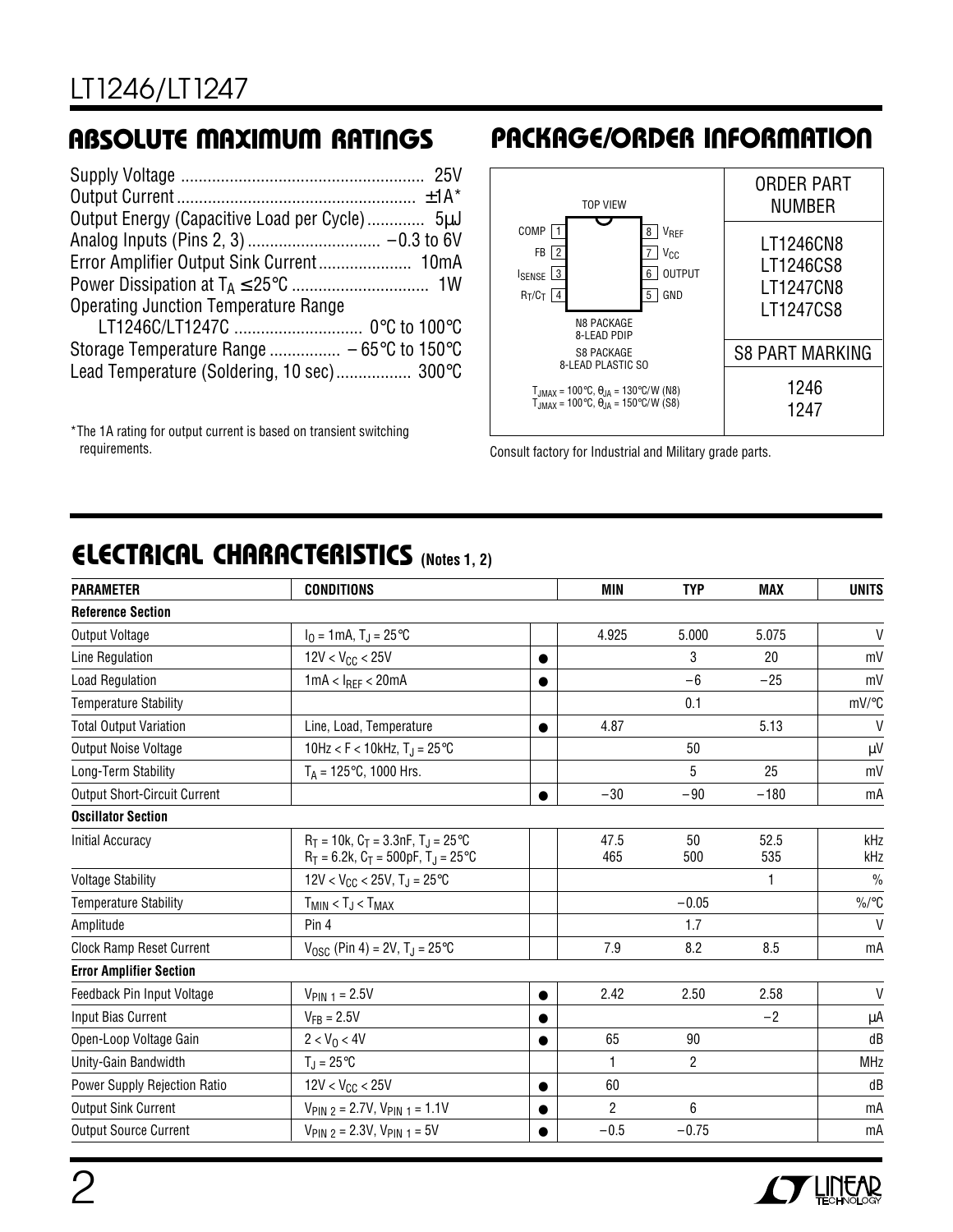# **ELECTRICAL CHARACTERISTICS** (Notes 1, 2)

| <b>PARAMETER</b>                      | <b>CONDITIONS</b>                                    |                        | <b>MIN</b>    | <b>TYP</b>   | <b>MAX</b> | <b>UNITS</b>                 |
|---------------------------------------|------------------------------------------------------|------------------------|---------------|--------------|------------|------------------------------|
| <b>Error Amplifier Section</b>        |                                                      |                        |               |              |            |                              |
| Output Voltage High Level             | $V_{PIN 2} = 2.3V, R_L = 15k$ to GND                 | $\bullet$              | 5             | 5.6          |            | $\sf V$                      |
| Output Voltage Low Level              | $V_{PIN 2} = 2.7V$ , R <sub>L</sub> = 15k to Pin 8   | $\bullet$              |               | 0.2          | 1.1        | $\mathsf{V}$                 |
| <b>Current Sense Section</b>          |                                                      |                        |               |              |            |                              |
| Gain                                  |                                                      | $\bullet$              | 2.85          | 3.00         | 3.15       | V/V                          |
| Maximum Current Sense Input Threshold | $V_{PIN\,3} < 1.1V$                                  | $\bullet$              | 0.90          | 1.00         | 1.10       | $\mathsf{V}$                 |
| Power Supply Rejection Ratio          |                                                      |                        |               | 70           |            | dB                           |
| Input Bias Current                    |                                                      | $\bullet$              |               | $-1$         | $-10$      | μA                           |
| Delay to Output                       |                                                      |                        |               | 30           |            | ns                           |
| <b>Blanking Time</b>                  |                                                      |                        |               | 60           |            | ns                           |
| <b>Blanking Override Voltage</b>      |                                                      |                        |               | 1.5          |            | $\ensuremath{\mathsf{V}}$    |
| <b>Output Section</b>                 |                                                      |                        |               |              |            |                              |
| <b>Output Low Level</b>               | $I_{OUT} = 20mA$<br>$I_{OUT} = 200mA$                |                        |               | 0.25<br>0.75 | 0.4<br>2.2 | $\mathsf{V}$<br>$\sf V$      |
| Output High Level                     | $I_{\text{OUT}} = 20 \text{mA}$<br>$I_{OUT} = 200mA$ |                        | 12.0<br>11.75 |              |            | $\mathsf{V}$<br>$\mathsf{V}$ |
| <b>Rise Time</b>                      | $C_L = 1nF, T_J = 25^{\circ}C$                       |                        |               | 30           | 70         | $\operatorname{\sf ns}$      |
| <b>Fall Time</b>                      | $C_L = 1nF, T_J = 25^{\circ}C$                       |                        |               | 20           | 60         | ns                           |
| Output Clamp Voltage                  | $I_0 = 1 mA$                                         | $\bullet$              |               | 18           | 19         | $\mathsf{V}$                 |
| <b>Undervoltage Lockout</b>           |                                                      |                        |               |              |            |                              |
| Start-Up Threshold                    | LT1246<br>LT1247                                     | $\bullet$<br>$\bullet$ | 15<br>7.8     | 16<br>8.4    | 17<br>9.0  | $\mathsf{V}$<br>V            |
| Minimum Operating Voltage             | LT1246<br>LT1247                                     |                        | 9.0<br>7.0    | 10<br>7.6    | 11<br>8.2  | $\mathsf{V}$<br>$\sf V$      |
| Hysteresis                            | LT1246<br>LT1247                                     | $\bullet$              | 5.5<br>0.4    | 6.0<br>0.8   |            | $\mathsf{V}$<br>V            |
| <b>PWM</b>                            |                                                      |                        |               |              |            |                              |
| Maximum Duty Cycle                    | $T_J = 25^{\circ}C$                                  |                        | 94            |              | 100        | $\frac{0}{0}$                |
| Minimum Duty Cycle                    | $T_J = 25^{\circ}C$                                  |                        |               | 0            |            | $\frac{0}{0}$                |
| <b>Total Device</b>                   |                                                      |                        |               |              |            |                              |
| Start-Up Current                      |                                                      | $\bullet$              |               | 170          | 250        | μA                           |
| <b>Operating Current</b>              |                                                      | $\bullet$              |               | 13           | 20         | mA                           |

The ● denotes those specifications which apply over the full operating temperature range.

**Note 2:** Low duty cycle pulse techniques are used during test to maintain junction temperature close to ambient.

**Note 1:** Unless otherwise specified,  $V_{CC} = 15V$ ,  $R_T = 10k$ ,  $C_T = 3.3nF$ .

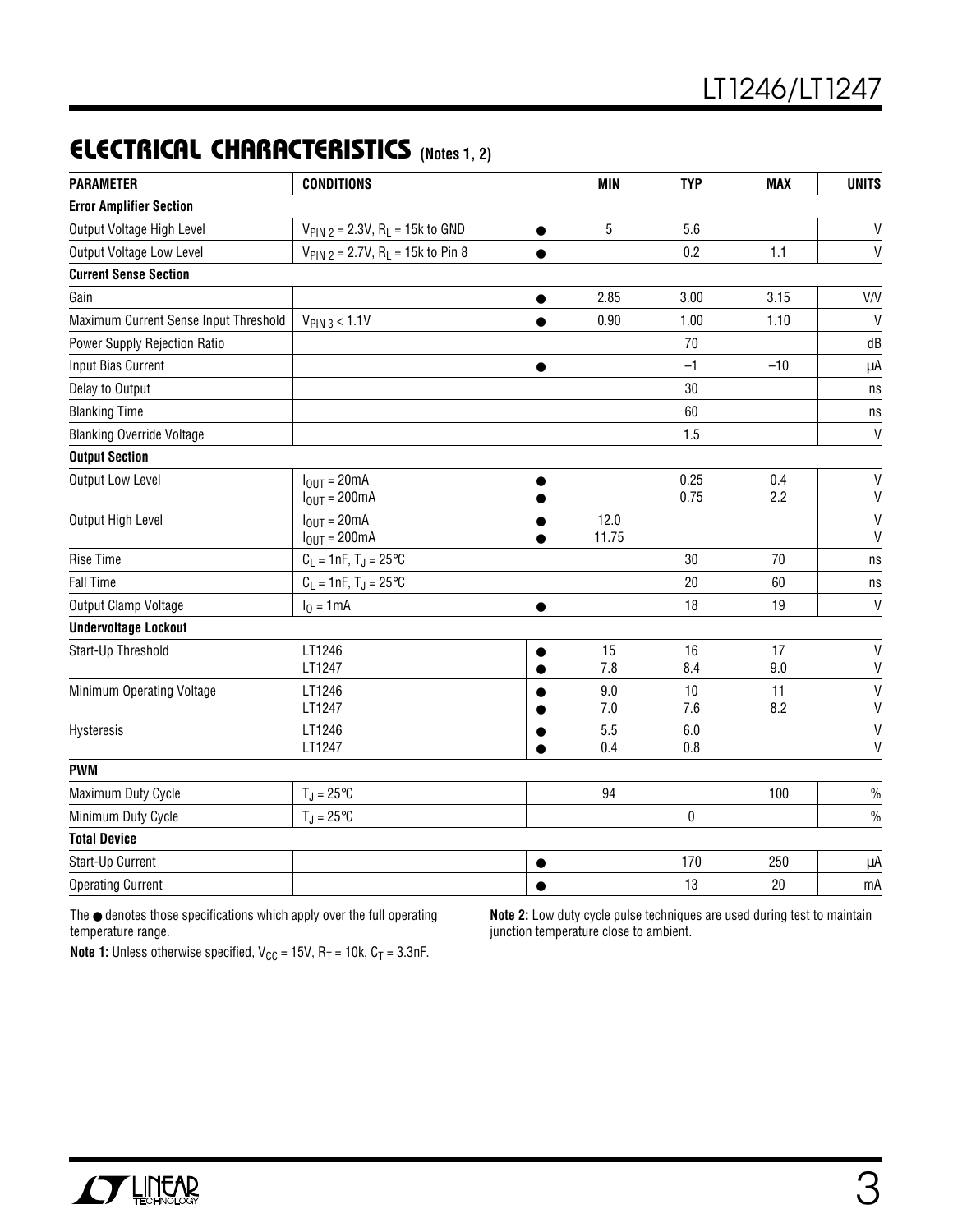# **C C HARA TERISTICS U W TYPICAL PERFOR A CE**



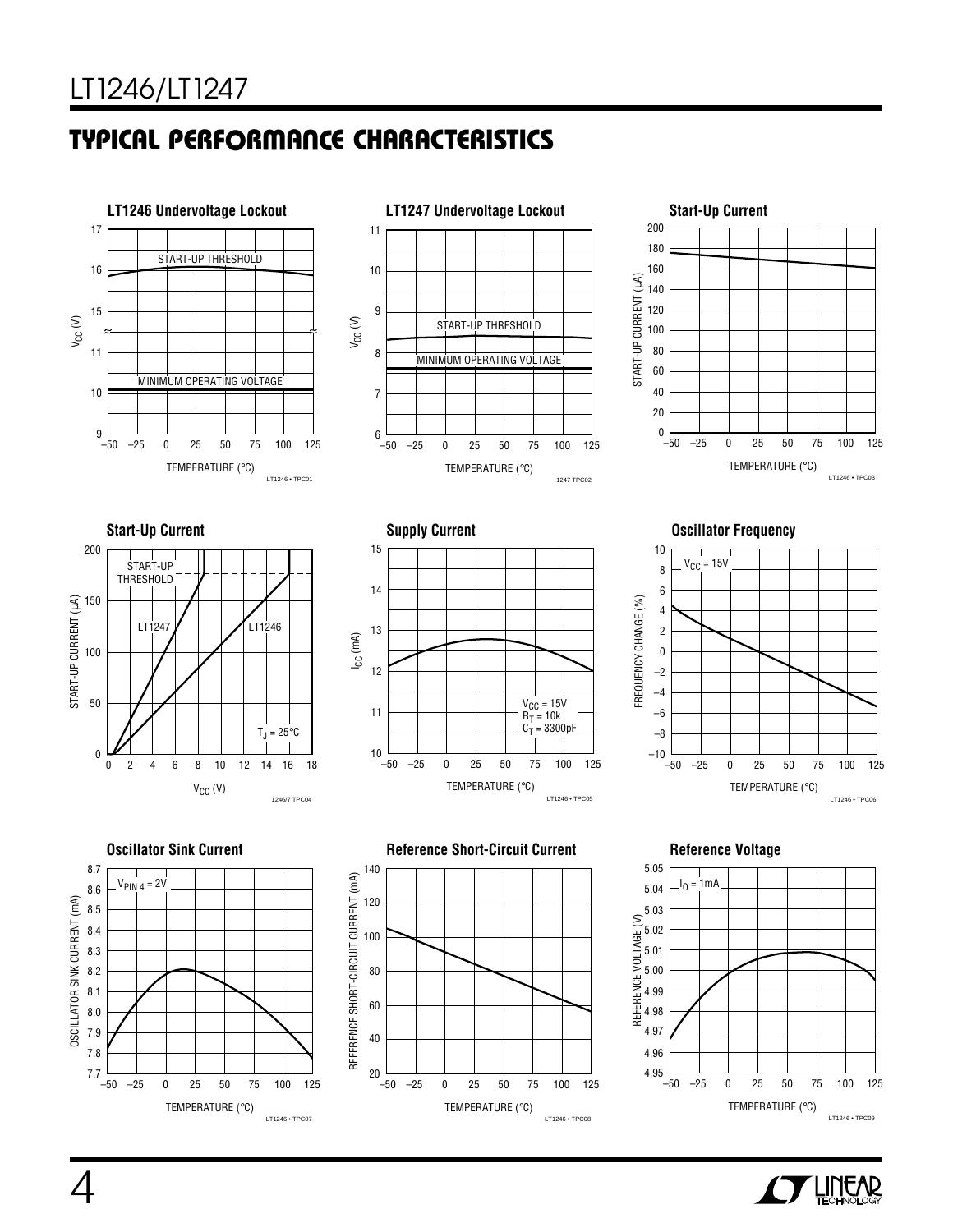### **C C HARA TERISTICS U W TYPICAL PERFOR A CE**









**Low Level Output Low Level Output Saturation Voltage Supply Current vs During Undervoltage Lockout** 





**Error Amplifier Open-Loop Gain**



**Current Sense Input Threshold** 



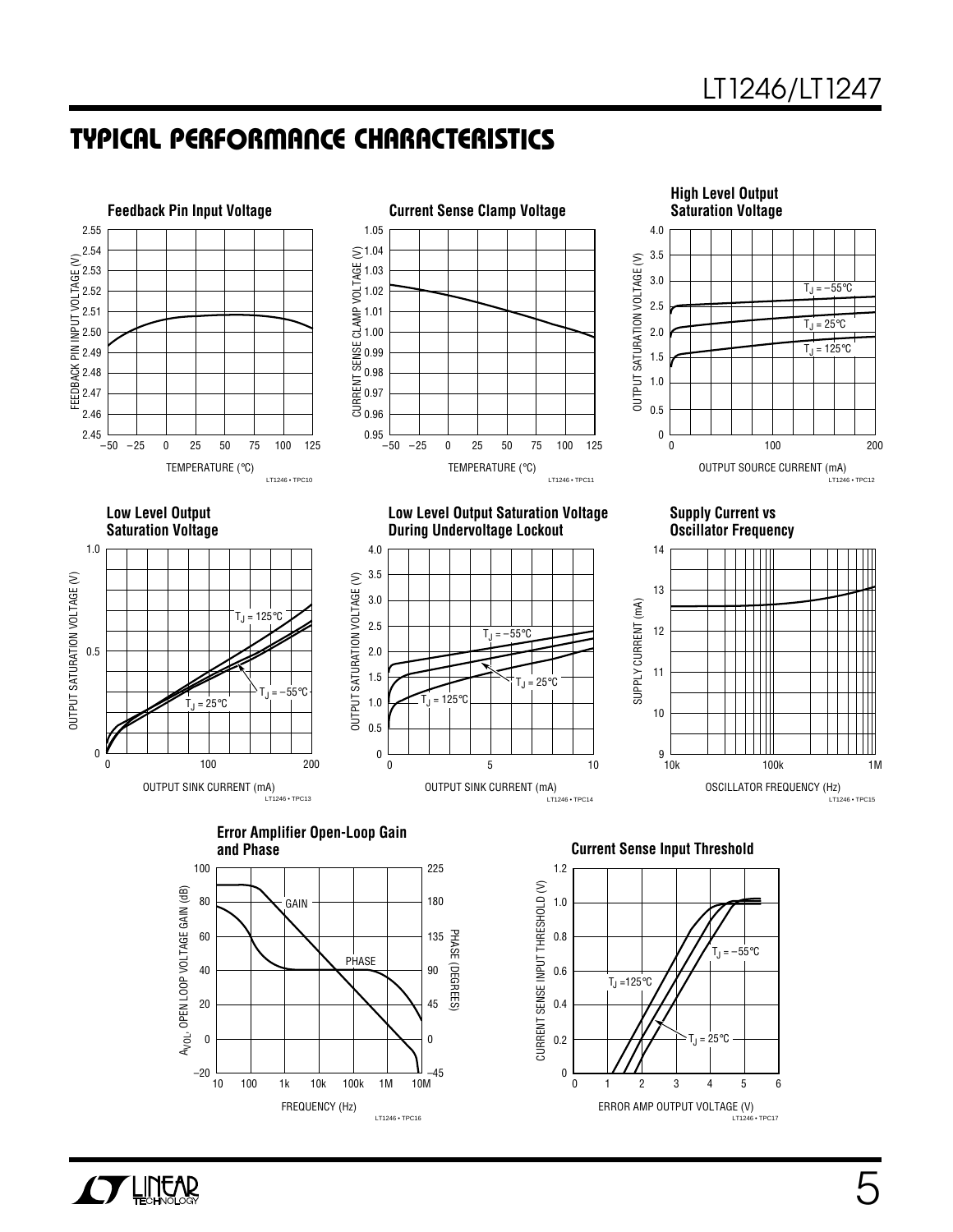# **C C HARA TERISTICS U W TYPICAL PERFOR A CE**





**Output Rise and Fall Time Current Sense Delay Output Cross-Conduction**



# **PIN FUNCTIONS**

 $V_{CC}$  = 15V TIME 50ns/DIV

 $C_L = 1nF$  1246/7 G20

**COMP (Pin 1):** Compensation Pin. This pin is the output of the Error Amplifier and is made available for loop compensation. It can also be used to adjust the maximum value of the current sense clamp voltage to less than 1V. This pin can source a minimum of 0.5mA (0.8mA typ.) and sink a minimum of 2mA (4mA typ.)

**FB (Pin 2):** Voltage Feedback. This pin is the inverting input of the Error Amplifier. The output voltage is normally fed back to this pin through a resistive divider. The noninverting input of the Error Amplifier is internally committed to a 2.5V reference point.

**ISENSE (Pin 3):** Current Sense. This is the input to the current sense comparator. The trip point of the comparator is set by, and is proportional to, the output voltage of the Error Amplifier.

**R<sub>T</sub>/C<sub>T</sub>** (Pin 4) : The oscillator frequency and the deadtime are set by connecting a resistor  $(R_T)$  from  $V_{REF}$  to  $R_T/C_T$ and a capacitor  $(C_T)$  from  $R_T/C_T$  to GND.

The rise time of the oscillator waveform is set by the RC time constant of  $R_T$  and  $C_T$ . The fall time, which is equal to the output deadtime, is set by a combination of the RC time constant and the oscillator sink current (8.2mA typ.).



OUTPUT VOLTAGE

**JUTPUT VOLTAGE**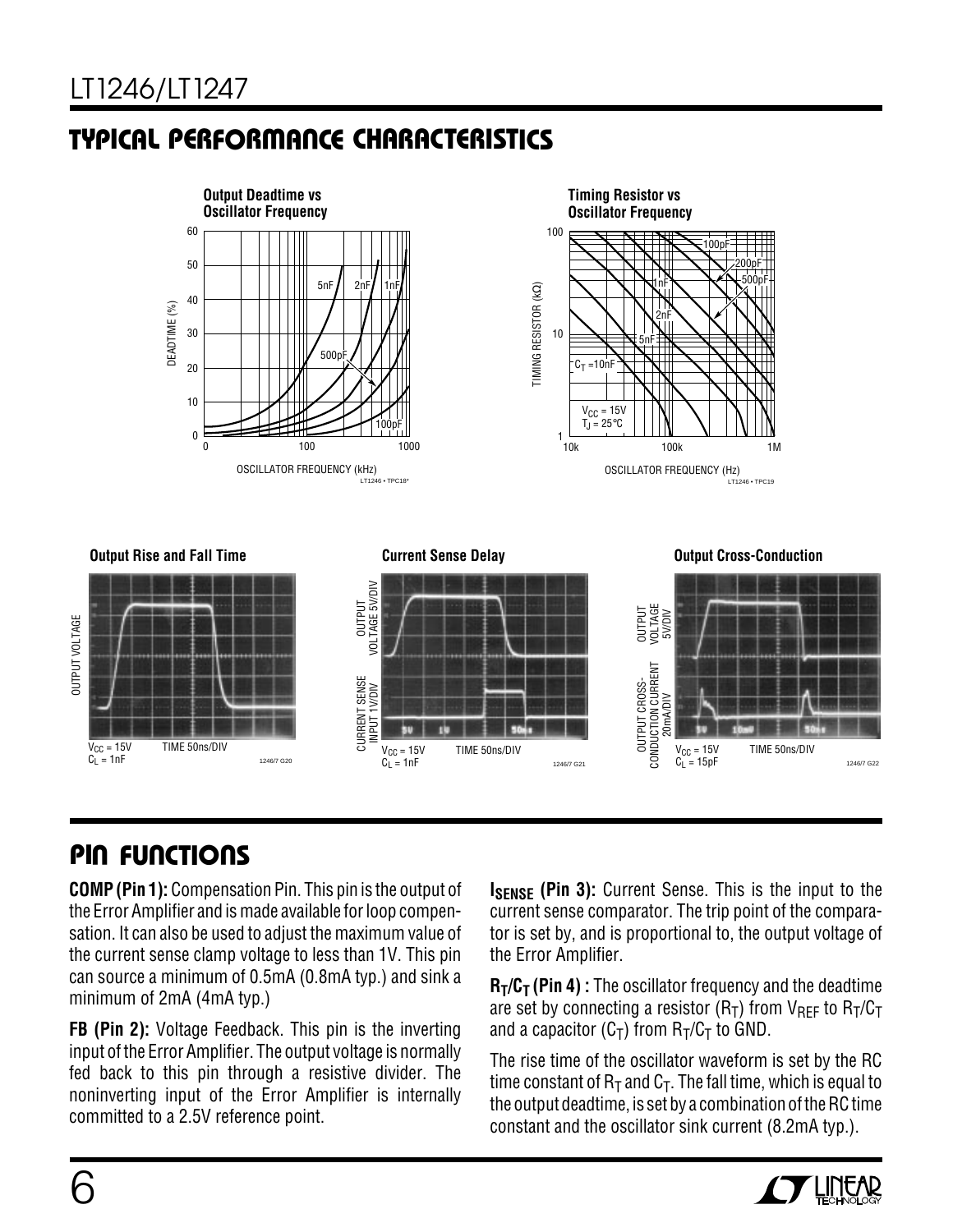## **PIN FUNCTIONS**

#### **GND (Pin 5):** Ground.

**OUTPUT (Pin 6):** Current Output. This pin is the output of a high current totem pole output stage. It is capable of driving up to  $\pm$ 1A of current into a capacitive load such as the gate of a MOSFET.

**V<sub>CC</sub>** (Pin 7): Supply Voltage. This pin is the positive supply of the control IC.

**VREF (Pin 8):** Reference. This is the reference output of the IC. The reference output is used to supply charging current to the external timing resistor  $R_T$ . The reference provides biasing to a large portion of the internal circuitry, and is used to generate several internal reference levels including the  $V_{FB}$  level and the current sense clamp voltage.

### **U A S O PPLICATI W U U I FOR ATIO**

| <b>Device</b> | Start-Up<br><b>Threshold</b> | <b>Minimum</b><br><b>Operating</b><br>Voltage | <b>Maximum</b><br><b>Duty Cycle</b> | <b>Replaces</b> |
|---------------|------------------------------|-----------------------------------------------|-------------------------------------|-----------------|
| LT1246        | 16V                          | 10V                                           | 100%                                | <b>UC1842</b>   |
| <b>IT1247</b> | 8.4V                         | 7.6V                                          | 100%                                | UC1843          |

#### **Oscillator**

The LT1246/LT1247 are fixed frequency current mode pulse width modulators. The oscillator frequency and the oscillator discharge current are both trimmed and tightly specified to minimize the variations in frequency and deadtime. The oscillator frequency is set by choosing a resistor and capacitor combination,  $R_T$  and  $C_T$ . This RC combination will determine both the frequency and the maximum duty cycle. The resistor  $R<sub>T</sub>$  is connected from  $V_{\text{RFF}}$  (pin 8) to the R<sub>T</sub>/C<sub>T</sub> pin (pin 4). The capacitor C<sub>T</sub> is connected from the  $R_T/C_T$  pin to ground. The charging current for  $C_T$  is determined by the value of  $R_T$ . The discharge current for  $C_T$  is set by the difference between the current supplied by  $R<sub>T</sub>$  and the discharge current of the LT1246/LT1247. The discharge current of the device is trimmed to 8.2mA. For large values of  $R<sub>T</sub>$  discharge time will be determined by the discharge current of the device and the value of  $C_T$ . As the value of  $R_T$  is reduced it will have more effect on the discharge time of  $C<sub>T</sub>$ . During an oscillator cycle capacitor  $C_T$  is charged to approximately 2.8V and discharged to approximately 1.1V. The output is enabled during the charge time of  $C<sub>T</sub>$  and disabled, in an off state, during the discharge time of  $C<sub>T</sub>$ . The deadtime of the circuit is equal to the discharge time of  $C_T$ . The maximum duty cycle is limited by controlling the deadtime of the oscillator. There are many combinations of  $R<sub>T</sub>$  and  $C<sub>T</sub>$  that will yield a given oscillator frequency, however there is only one combination that will yield a specific

deadtime at that frequency. Curves of oscillator frequency and deadtime for various values of  $R<sub>T</sub>$  and  $C<sub>T</sub>$  appear in the Typical Performance Characteristics section. Frequency and deadtime can also be calculated using the following formulas:

Oscillator Rise Time: 
$$
t_r = 0.583 \cdot RC
$$
  
Oscillator Discharge Time:  $t_d = \frac{3.46 \cdot RC}{0.0164R - 11.73}$   
Oscillator Period:  $t_{OSC} = t_r + t_d$   
Oscillator Frequency:  $t_{OSC} = \frac{1}{t_{OSC}}$   
Maximum Duty Cycle:  $D_{MAX} = \frac{t_r}{t_{OSC}} = \frac{t_{OSC} - t_d}{t_{OSC}}$ 

The above formulas will give values that will be accurate to approximately  $\pm 5\%$ , at the oscillator, over the full operating frequency range. This is due to the fact that the oscillator trip levels are constant versus frequency and the discharge current and initial oscillator frequency are trimmed. Some fine adjustment may be required to achieve more accurate results. Once the final  $R_T/C_T$  combination is selected, the oscillator characteristics will be repeatable from device to device. Note that there will be some slight differences between maximum duty cycle at the oscillator and maximum duty cycle at the output due to the finite rise and fall times of the output.

#### **Error Amplifier**

The LT1246/LT1247 contain a fully compensated error amplifier with a DC gain of 90dB and a unity-gain frequency of 2MHz. Phase margin at unity-gain is  $80^\circ$ . The noninverting input is internally committed to a 2.5V reference point derived from the 5V reference of pin 8. The

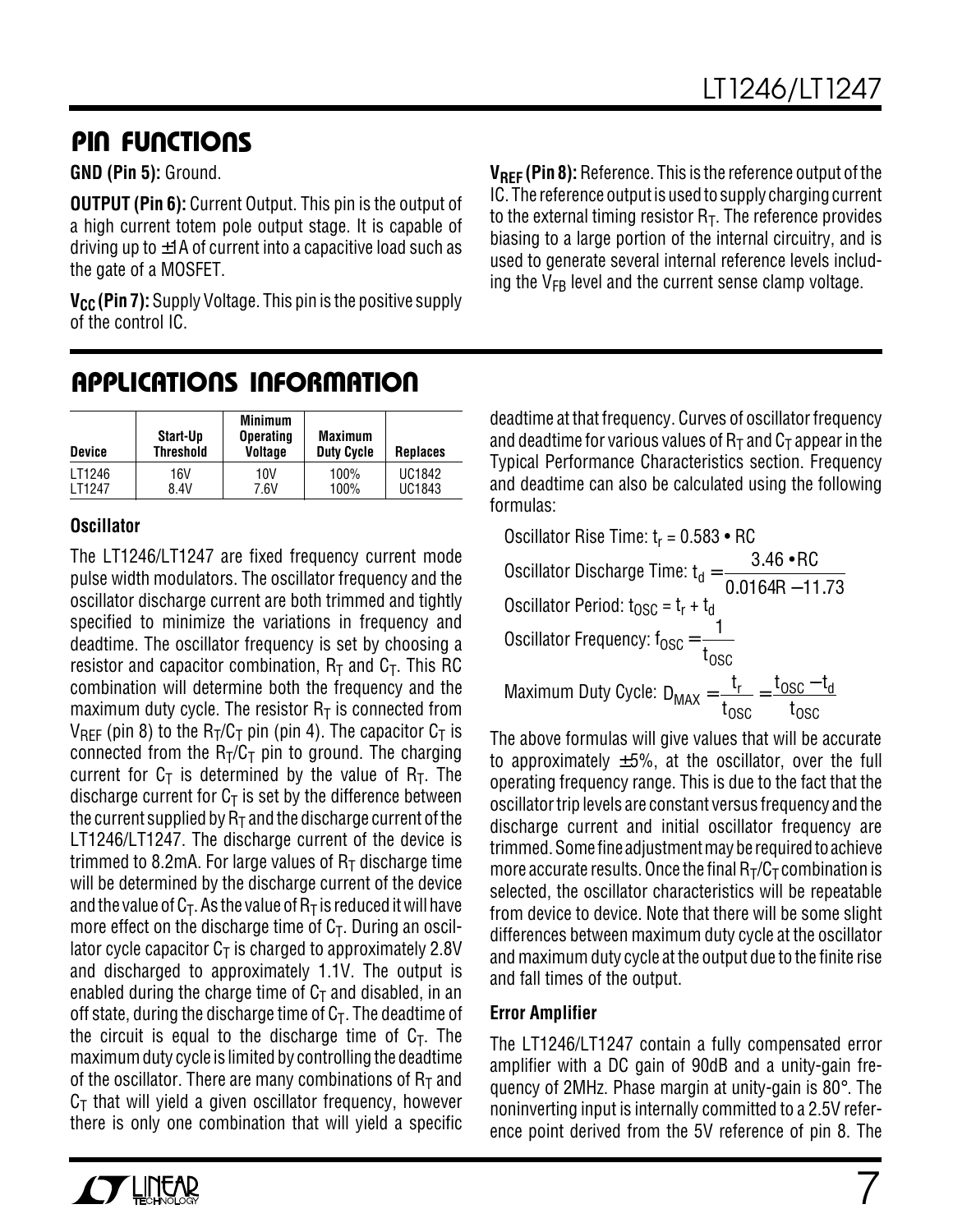# **U A S O PPLICATI W U U I FOR ATIO**

inverting input (pin 2) and the output (pin 1) are made available to the user. The output voltage in a regulator circuit is normally fed back to the inverting input of the error amplifier through a resistive divider. The output of the error amplifier is made available for external loop compensation. The output current of the error amplifier is limited to approximately 0.8mA sourcing and approximately 6mA sinking.

In a current mode PWM the peak switch current is a function of the output voltage of the error amplifier. In the LT1246/LT1247 the output of the error amplifier is offset by two diodes (1.4V at 25°C), divided by a factor of three, and fed to the inverting input of the current sense comparator. For output voltages less than 1.4V the duty cycle of the output stage will be zero. The maximum offset that can appear at the current sense input is limited by a 1V clamp. This occurs when the error amplifier output reaches 4.4V at 25°C. The output of the error amplifier can be clamped below 4.4V in order to reduce the maximum voltage allowed across the current sensing resistor to less than 1V. The supply current will increase by the value of the output source current when the output voltage of the error amplifier is clamped.

### **Current Sense Comparator and PWM Latch**

LT1246/LT1247 are current mode controllers. Under normal operating conditions the output (pin 6) is turned on at the start of every oscillator cycle, coincident with the rising edge of the oscillator waveform. The output is then turned off when the switch current reaches a threshold level proportional to the error voltage at the output of the error amplifier. Once the output is turned off it is latched off until the start of the next cycle. The peak switch current is thus proportional to the error voltage and is controlled on a cycle by cycle basis. The peak switch current is normally sensed by placing a sense resistor in the source lead of the output MOSFET. This resistor converts the switch current to a voltage that can be fed into the current sense input. For normal operating conditions the peak inductor current, which is equal to the peak switch current, will be equal to:

$$
I_{PK} = \frac{\left(V_{PIN1} - 1.4V\right)}{\left(3R_S\right)}
$$

During fault conditions the maximum threshold voltage at the input of the current sense comparator is limited by the internal 1V clamp at the inverting input. The peak switch current will be equal to:

$$
I_{PK\left(MAX\right)} = \frac{1.0V}{R_S}
$$

In certain applications such as high power regulators it may be desirable to limit the maximum threshold voltage to less than 1V in order to limit the power dissipated in the sense resistor or to limit the short-circuit current of the regulator circuit. This can be accomplished by clamping the output of the error amplifier. A voltage level of approximately 1.4V at the error amplifier output will give a threshold voltage of 0V. A voltage level of approximately 4.4V at the output of the error amplifier will give a threshold level of 1V. Between 1.4V and 4.4V the threshold voltage will change by a factor of one third of the change in the error amplifier output voltage. The threshold voltage will be 0.333V for an error amplifier voltage of 2.4V. To reduce the maximum current sense threshold to less than 1V the error amplifier output should be clamped to less than 4.4V.

### **Blanking**

A unique feature of the LT1246/LT1247 is the built-in blanking circuit at the output of the current sense comparator. A common problem with current mode PWM circuits is erratic operation due to noise at the current sense input. The primary cause of noise problems is the leading edge current spike due to transformer interwinding capacitance and diode reverse recovery time. This current spike can prematurely trip the current sense comparator causing an instability in the regulator circuit. A filter at the current sense input is normally required to eliminate this instability. This filter will in turn slow down the current sense loop. A slow current sense loop wil increase the minimum pulse width which will increase the short-circuit current in an overload condition. The LT1246/LT1247 blank (lock out) the signal at the output of the current sense comparator for a fixed amount of time after the switch is turned on. This prevents the PWM latch from tripping due to the leading edge current spike. The blanking time will be a function of the voltage at the feedback pin (pin 2). The blanking time will be 60ns for normal operat-

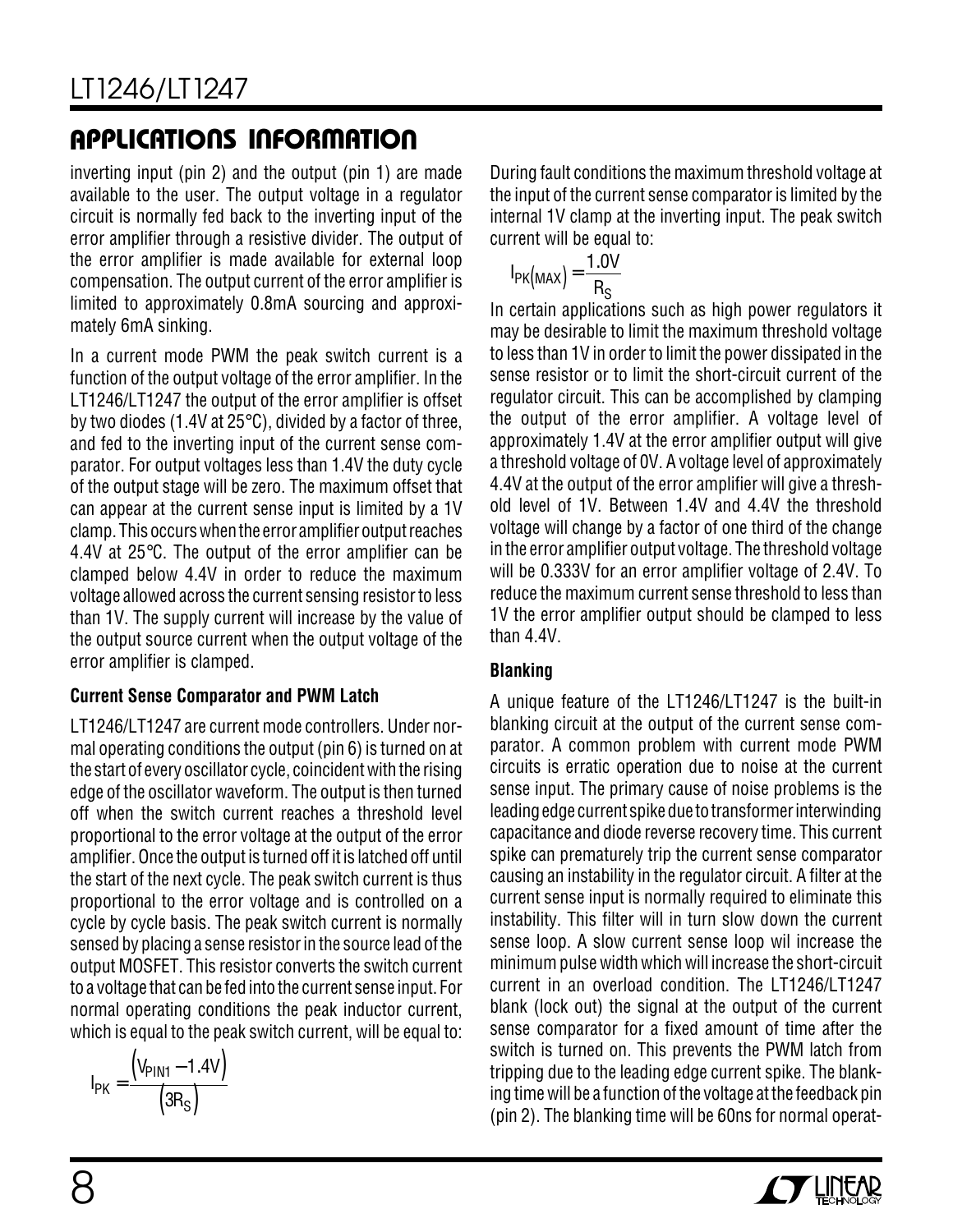## **U A S O PPLICATI W U U I FOR ATIO**

ing conditions ( $V_{FR}$  = 2.5V). The blanking time goes to zero as the feedback pin is pulled to 0V. This means that the blanking time will be minimized during start-up and also during an output short-circuit fault. This blanking circuit eliminates the need for an input filter at the current sense input except in extreme cases. Eliminating the filter allows the current sense loop to operate with minimum delays, reducing peak currents during fault conditions.

### **Undervoltage Lockout**

The LT1246/LT1247 incorporate an undervoltage lockout comparator which prevents the internal reference circuitry and the output from starting up until the supply voltage reaches the start-up threshold voltage. The quiescent current, below the start-up threshold, has been reduced to less than 250µA (170µA typ.). This minimizes the power loss due to the start-up resistor used in off-line converters. In undervoltage lockout both  $V_{REF}$  (pin 8) and the Output (pin 6) are actively pulled low by Darlington connected PNP transistors. They are designed to sink a few milliamps of current and will pull down to about 1V. The pull-down transistor at the reference pin can be used to reset the external soft start capacitor. The pull-down transistor at the output eliminates the external pull-down resistor required, with earlier devices, to hold the external MOSFET gate low during undervoltage lockout.

### **Output**

The LT1246/LT1247 incorporate a single high current totem pole output stage. This output stage is capable of driving up to  $\pm$ 1A of output current. Cross-conduction current spikes in the output totem pole have been eliminated. These devices are primarily intended for driving MOSFET switches. Rise time is typically 30ns and fall time is typically 20ns when driving a 1.0nF load. A clamp is built into the device to prevent the output from rising above 18V in order to protect the gate of the MOSFET switch. The output is actively pulled low during undervoltage lockout by a Darlington PNP. This PNP is designed to sink several milliamps and will pull the output down to approximately 1V. This active pull-down eliminates the need for the external resistor which was required in older designs.

The output pin of the device connects directly to the emitter of the upper NPN drive transistor and the collector of the lower NPN drive transistor in the totem pole. The



### **Reference**

The internal reference of the LT1246/LT1247 is a 5V Bandgap reference, trimmed to within  $\pm 1\%$  initial tolerance. The reference is used to power the majority of the internal logic and the oscillator circuitry. The oscillator charging current is supplied from the reference. The feedback pin voltage and the clamp level for the current sense comparator are derived from the reference voltage. The reference can supply up to 20mA of current to power external circuitry. Note that using the reference in this manner, as a voltage regulator, will significantly increase the power dissipation in the device, which will reduce the operating ambient temperature range.

### **Design/Layout Considerations**

LT1246/LT1247 are high speed circuits capable of generating pulsed output drive currents of up to 1A peak. The rise and fall time for the output drive current is in the range of 10ns to 20ns. High Speed circuit layout techniques must be used to insure proper operation of the devices. **Do not attempt to use Proto-boards or wire-wrap techniques to breadboard high speed switching regulator circuits. They will not work properly.**

Printed circuit layouts should include separate ground paths for the voltage feedback network, oscillator capacitor, and switch drive current. These ground paths should be connected together directly at the ground pin (pin 5) of the LT1246/LT1247. This will minimize noise problems due to pulsed ground pin currents.  $V_{CC}$  should be bypassed, with a minimum of  $0.1\mu$ F, as close to the device as possible. High current paths should be kept short and they should be separated from the feedback voltage network with shield traces if possible.

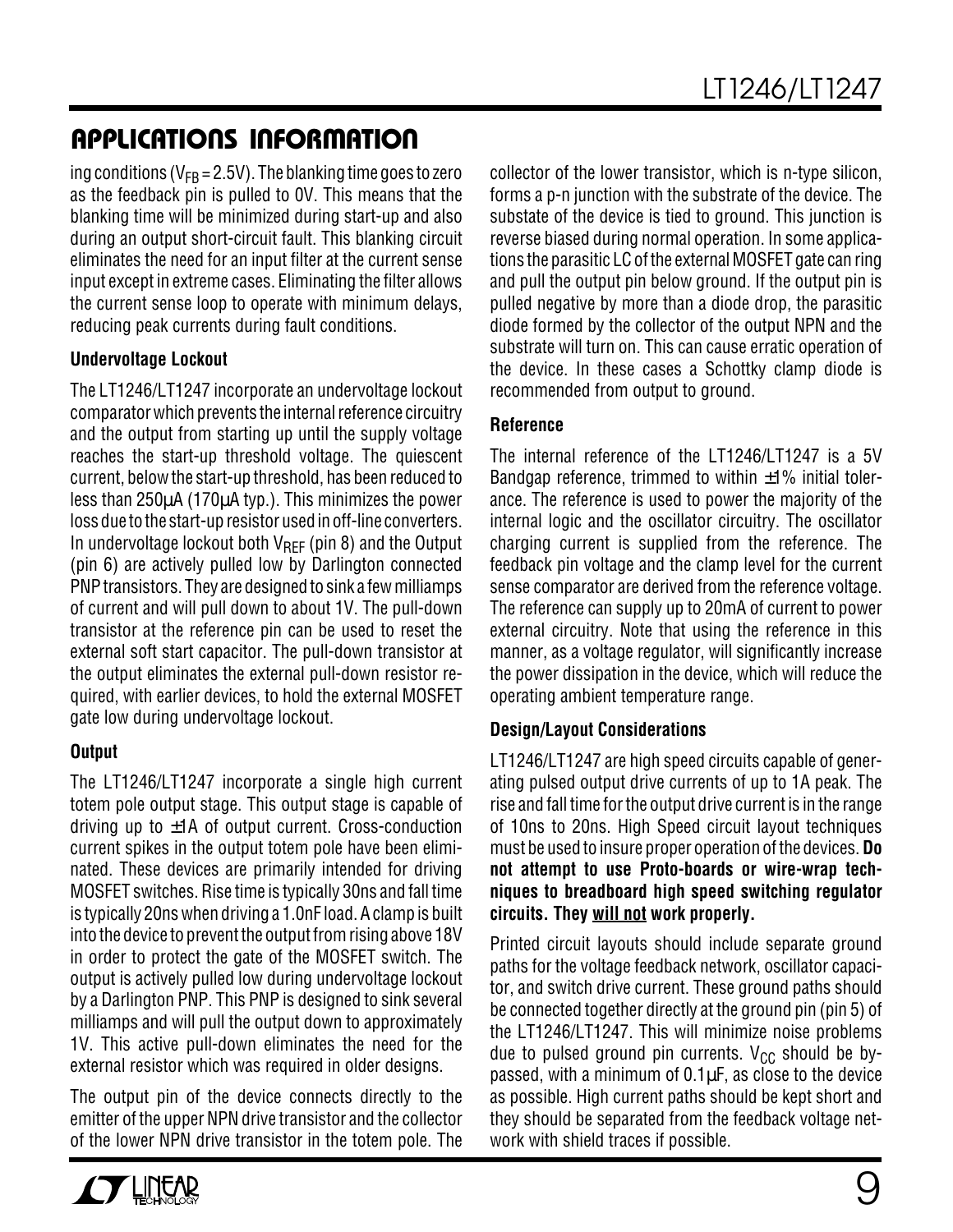### **U A S O TYPICAL PPLICATI**

#### **External Clock Synchronization**



**THREAD** 

10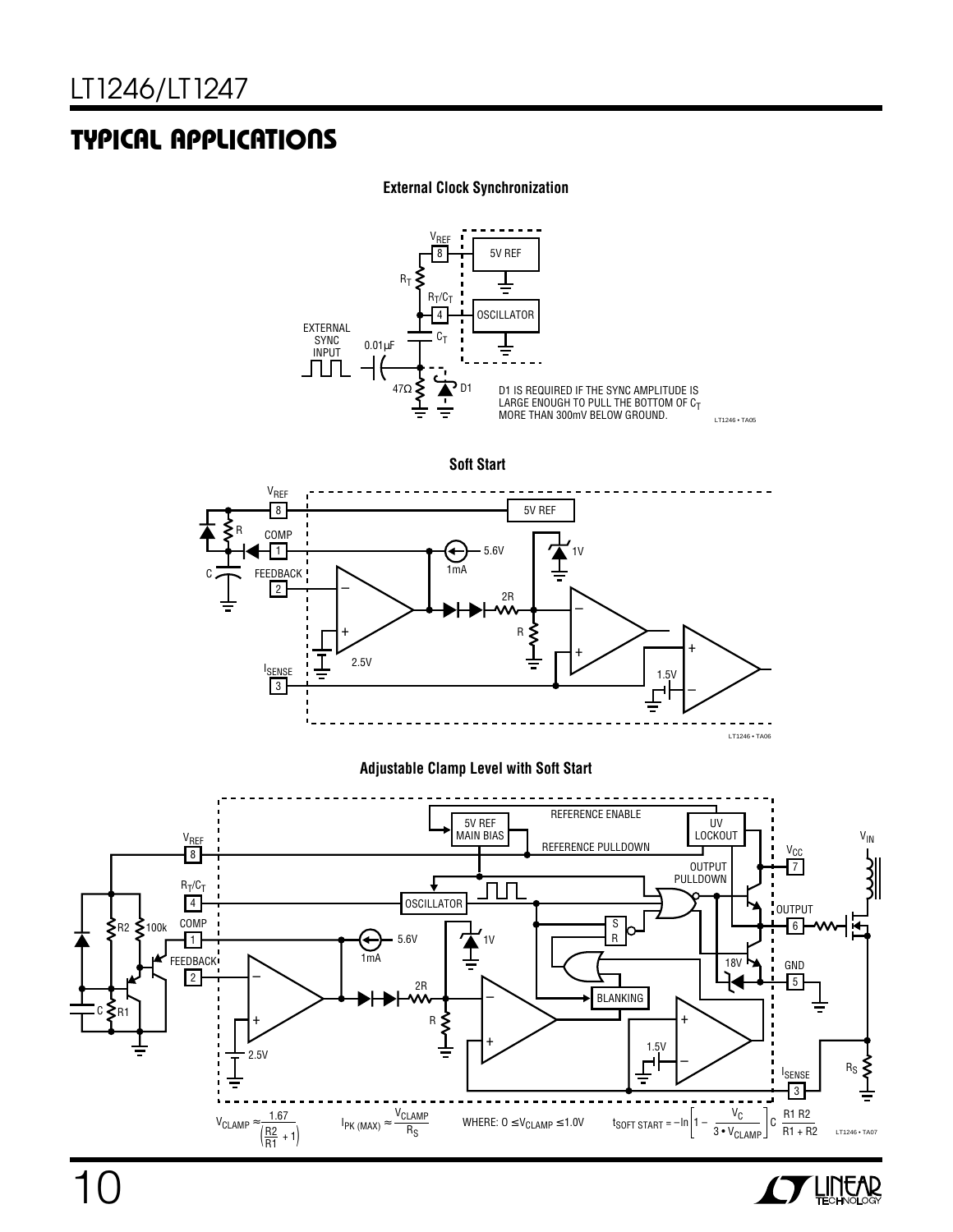### **U A S O TYPICAL PPLICATI**



**Slope Compensation at ISENSE Pin** 

**Slope Compensation at Error Amp**